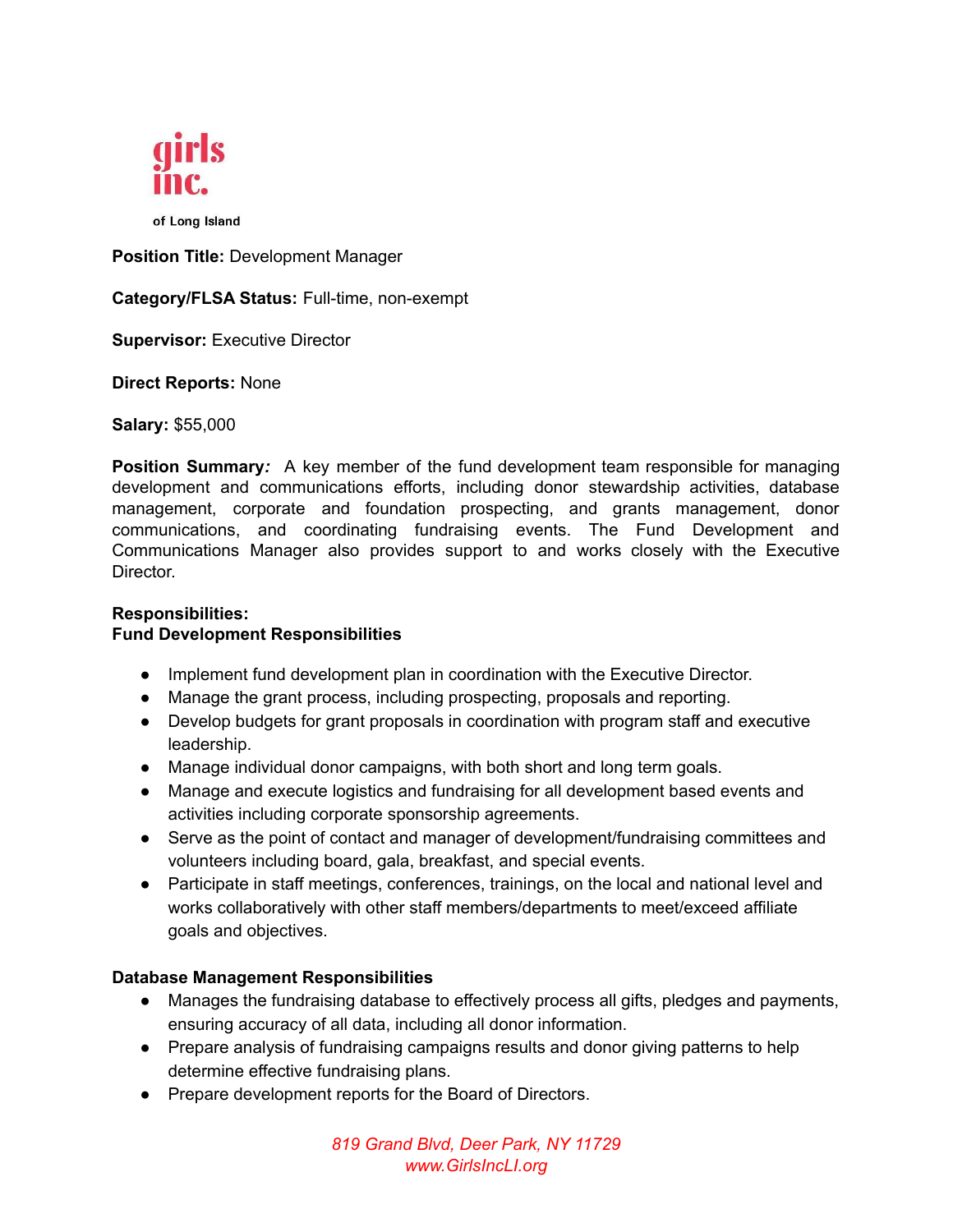● Manage the development of reports and presentations for grantors

### **Communications Management Responsibilities**

- Manage development communications plan to meet/exceed the fund development and visibility goals in collaboration with the Executive Director
- Develop, implement, and manage the year-long fund development communications calendar that coordinates fundraising efforts.
- Lead the development and coordination of appeals, annual campaigns, fundraising event promotions, and donor communications.
- Special projects as necessary

## **Qualifications:**

- BS/BA Degree
- Two or more years of experience in non-profit fundraising, including proven track record in writing and submitting grants and grant reports.
- Strong track record of meeting individual performance and organizational goals
- Excellent verbal and written communications skills
- Experience with data management or transferable skills with a proven track record of success
- Excellent customer service skills with the ability to work well with staff at all levels of the organization and have a high level of professionalism
- Ability to work in a collaborative team atmosphere and be willing to work with the objective of achieving team goals.
- Ability to support day to day operations in a fast-paced environment with independent judgment and discretion in handling confidential and sensitive material.
- Applicants should possess the ability to exercise independent judgment and take initiative
- Experience working in all social media platforms
- Passion for and experience in the gender equity space is strongly preferred

#### **Compensation and Benefits**

Salary is based on years of experience and level of expertise. Compensation package also includes health insurance, 401K, and 20 PTO days.

#### **Physical Requirements and Work Environment:**

This position requires the ability to operate phones, computers, and other office equipment, and the physical ability to perform light lifting. While performing the duties of this job, the employee is regularly required to sit, stand or walk; use hands to finger, handle, or feel; reach with hands and arms; stoop or bend; and talk or hear. The employee must occasionally lift and/or move up to 50 lbs. Work is performed in an office or classroom setting. This person may be required to travel to various locations throughout Long Island. Generally, the working conditions have little or no exposure to extremes in safety hazards or hazardous materials.

#### **Equal Employment Opportunity:**

Girls Inc. of Long Island provides equal employment opportunities to all employees and applicants for employment without regard to race, color, religion, gender, sexual orientation,

> *819 Grand Blvd, Deer Park, NY 11729 www.GirlsIncLI.org*